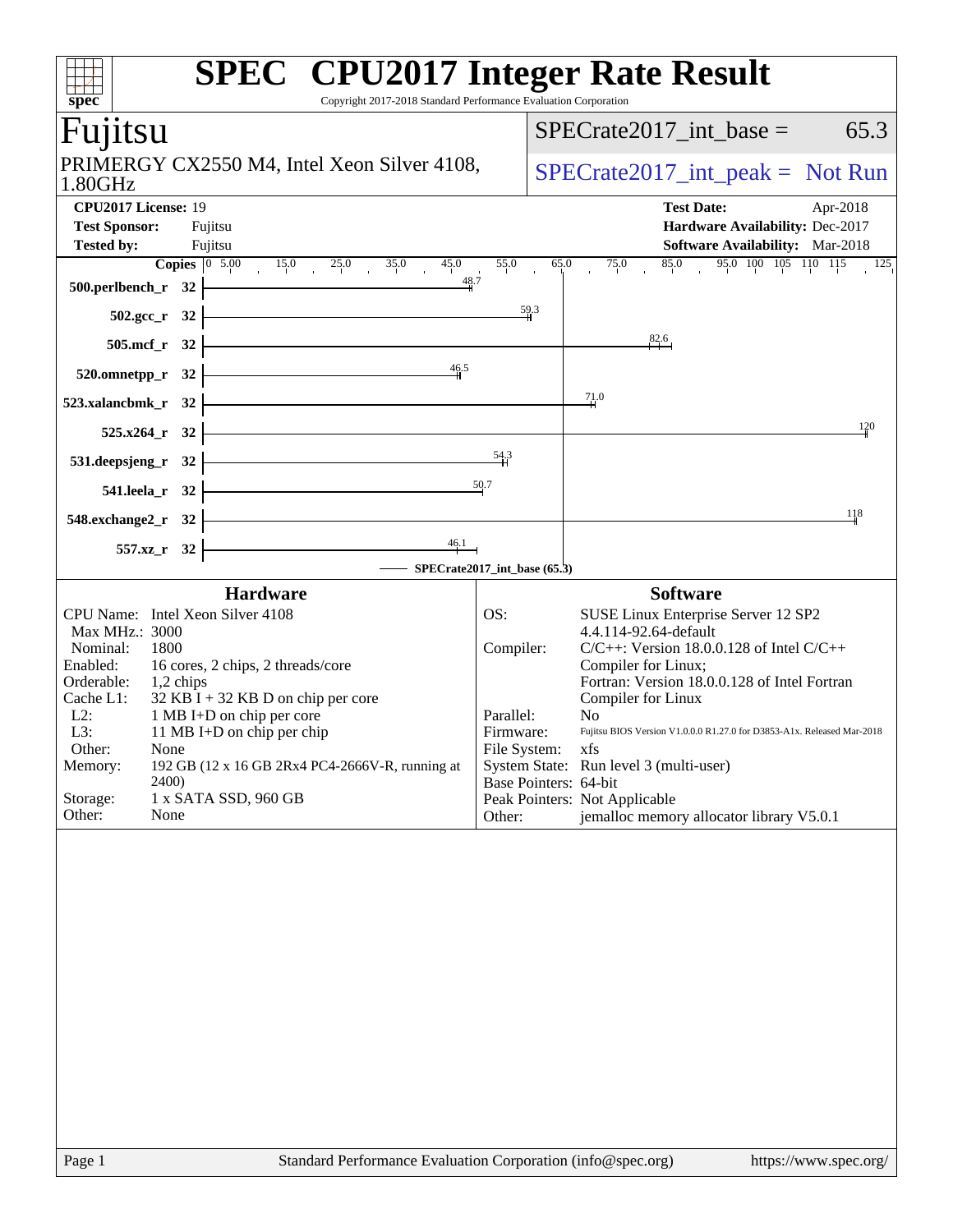Copyright 2017-2018 Standard Performance Evaluation Corporation

## Fujitsu

#### 1.80GHz PRIMERGY CX2550 M4, Intel Xeon Silver 4108,  $\big|$  SPECrate 2017 int peak = Not Run

 $SPECTate2017\_int\_base = 65.3$ 

**[CPU2017 License:](http://www.spec.org/auto/cpu2017/Docs/result-fields.html#CPU2017License)** 19 **[Test Date:](http://www.spec.org/auto/cpu2017/Docs/result-fields.html#TestDate)** Apr-2018 **[Test Sponsor:](http://www.spec.org/auto/cpu2017/Docs/result-fields.html#TestSponsor)** Fujitsu **[Hardware Availability:](http://www.spec.org/auto/cpu2017/Docs/result-fields.html#HardwareAvailability)** Dec-2017 **[Tested by:](http://www.spec.org/auto/cpu2017/Docs/result-fields.html#Testedby)** Fujitsu **[Software Availability:](http://www.spec.org/auto/cpu2017/Docs/result-fields.html#SoftwareAvailability)** Mar-2018

### **[Results Table](http://www.spec.org/auto/cpu2017/Docs/result-fields.html#ResultsTable)**

|                                             | <b>Base</b>   |                |       |                |            | <b>Peak</b>    |       |               |                |              |                |              |                |              |
|---------------------------------------------|---------------|----------------|-------|----------------|------------|----------------|-------|---------------|----------------|--------------|----------------|--------------|----------------|--------------|
| <b>Benchmark</b>                            | <b>Copies</b> | <b>Seconds</b> | Ratio | <b>Seconds</b> | Ratio      | <b>Seconds</b> | Ratio | <b>Copies</b> | <b>Seconds</b> | <b>Ratio</b> | <b>Seconds</b> | <b>Ratio</b> | <b>Seconds</b> | <b>Ratio</b> |
| $500.$ perlbench_r                          | 32            | 1056           | 48.2  | 1046           | 48.7       | 1046           | 48.7  |               |                |              |                |              |                |              |
| $502.\text{sec}$                            | 32            | 765            | 59.3  | 763            | 59.4       | 769            | 58.9  |               |                |              |                |              |                |              |
| $505$ .mcf r                                | 32            | 609            | 84.9  | 640            | 80.8       | 626            | 82.6  |               |                |              |                |              |                |              |
| 520.omnetpp_r                               | 32            | 913            | 46.0  | 903            | 46.5       | 900            | 46.7  |               |                |              |                |              |                |              |
| 523.xalancbmk r                             | 32            | 476            | 71.0  | 481            | 70.3       | 476            | 71.0  |               |                |              |                |              |                |              |
| 525.x264 r                                  | 32            | 466            | 120   | 466            | 120        | 467            | 120   |               |                |              |                |              |                |              |
| $531.$ deepsjeng $_r$                       | 32            | 666            | 55.0  | 675            | 54.3       | 676            | 54.2  |               |                |              |                |              |                |              |
| 541.leela r                                 | 32            | 1047           | 50.6  | 1046           | 50.7       | 1045           | 50.7  |               |                |              |                |              |                |              |
| 548.exchange2_r                             | 32            | 710            | 118   | 710            | <b>118</b> | 708            | 118   |               |                |              |                |              |                |              |
| 557.xz r                                    | 32            | 697            | 49.6  | 751            | 46.0       | 750            | 46.1  |               |                |              |                |              |                |              |
| $SPECrate2017$ _int_base =<br>65.3          |               |                |       |                |            |                |       |               |                |              |                |              |                |              |
| $SPECrate2017$ int peak =<br><b>Not Run</b> |               |                |       |                |            |                |       |               |                |              |                |              |                |              |

Results appear in the [order in which they were run.](http://www.spec.org/auto/cpu2017/Docs/result-fields.html#RunOrder) Bold underlined text [indicates a median measurement.](http://www.spec.org/auto/cpu2017/Docs/result-fields.html#Median)

#### **[Submit Notes](http://www.spec.org/auto/cpu2017/Docs/result-fields.html#SubmitNotes)**

 The numactl mechanism was used to bind copies to processors. The config file option 'submit' was used to generate numactl commands to bind each copy to a specific processor. For details, please see the config file.

### **[Operating System Notes](http://www.spec.org/auto/cpu2017/Docs/result-fields.html#OperatingSystemNotes)**

 Stack size set to unlimited using "ulimit -s unlimited" Set Kernel Boot Parameter: nohz\_full=1-31 Set CPU frequency governor to maximum performance with: cpupower -c all frequency-set -g performance Process tuning settings: echo 0 > /proc/sys/kernel/numa\_balancing echo 10000000 > /proc/sys/kernel/sched\_min\_granularity\_ns echo 15000000 > /proc/sys/kernel/sched\_wakeup\_granularity\_ns cpu idle state set with: cpupower idle-set -d 1 cpupower idle-set -d 2

### **[General Notes](http://www.spec.org/auto/cpu2017/Docs/result-fields.html#GeneralNotes)**

Environment variables set by runcpu before the start of the run: LD\_LIBRARY\_PATH = "/home/Benchmark/speccpu2017/lib/ia32:/home/Benchmark/speccpu2017/lib/intel64" LD\_LIBRARY\_PATH = "\$LD\_LIBRARY\_PATH:/home/Benchmark/speccpu2017/je5.0.1-32" LD\_LIBRARY\_PATH = "\$LD\_LIBRARY\_PATH:/home/Benchmark/speccpu2017/je5.0.1-64"

Binaries compiled on a system with 1x Intel Core i7-4790 CPU + 32GB RAM

**(Continued on next page)**

| (Continued on next page) |                                                             |                       |  |  |  |
|--------------------------|-------------------------------------------------------------|-----------------------|--|--|--|
| Page 2                   | Standard Performance Evaluation Corporation (info@spec.org) | https://www.spec.org/ |  |  |  |

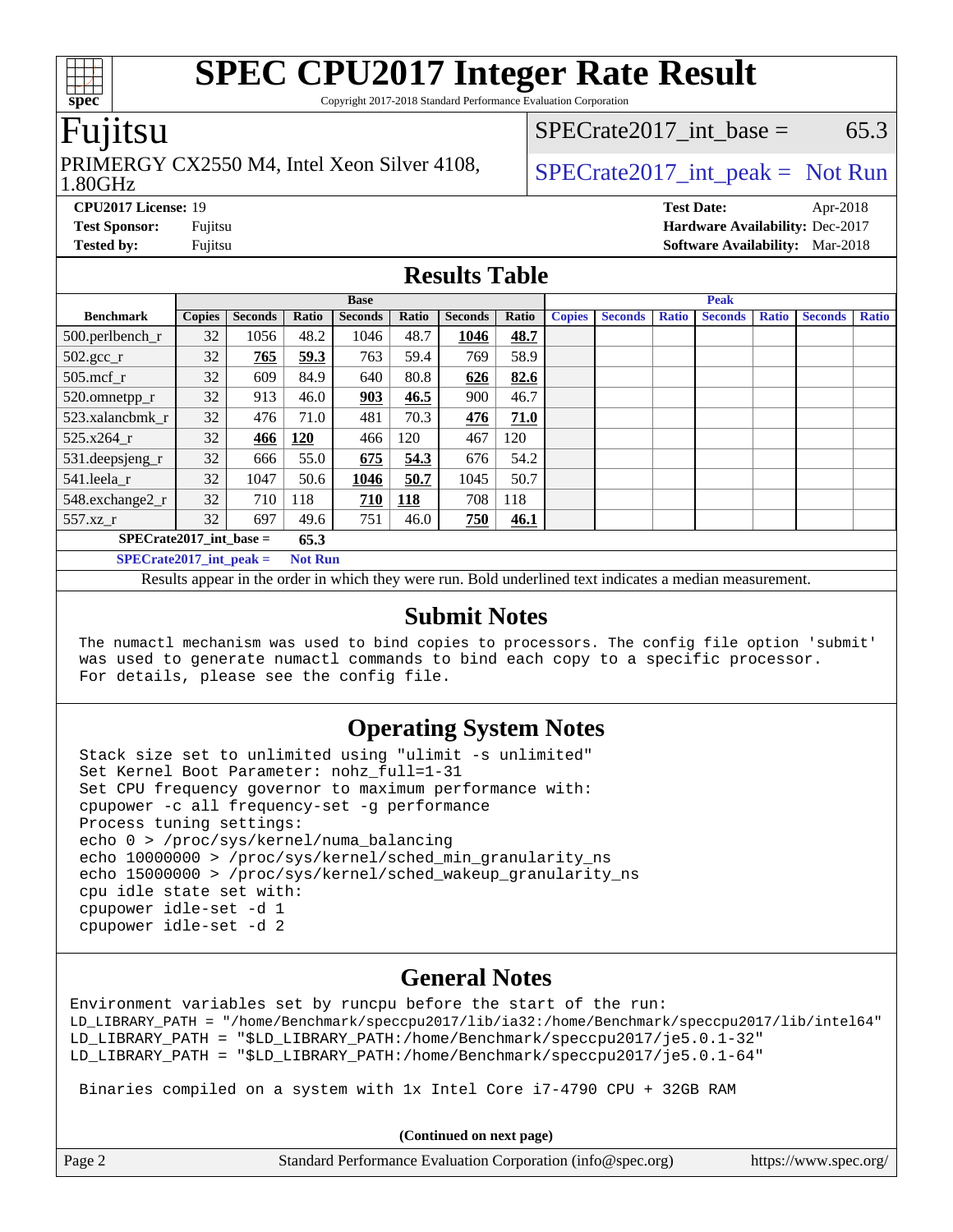Copyright 2017-2018 Standard Performance Evaluation Corporation

## Fujitsu

**[spec](http://www.spec.org/)**

 $+\ +$ 

1.80GHz PRIMERGY CX2550 M4, Intel Xeon Silver 4108,  $\big|$  SPECrate 2017 int peak = Not Run

 $SPECTate2017\_int\_base = 65.3$ 

**[Tested by:](http://www.spec.org/auto/cpu2017/Docs/result-fields.html#Testedby)** Fujitsu **[Software Availability:](http://www.spec.org/auto/cpu2017/Docs/result-fields.html#SoftwareAvailability)** Mar-2018

**[CPU2017 License:](http://www.spec.org/auto/cpu2017/Docs/result-fields.html#CPU2017License)** 19 **[Test Date:](http://www.spec.org/auto/cpu2017/Docs/result-fields.html#TestDate)** Apr-2018 **[Test Sponsor:](http://www.spec.org/auto/cpu2017/Docs/result-fields.html#TestSponsor)** Fujitsu **[Hardware Availability:](http://www.spec.org/auto/cpu2017/Docs/result-fields.html#HardwareAvailability)** Dec-2017

#### **[General Notes \(Continued\)](http://www.spec.org/auto/cpu2017/Docs/result-fields.html#GeneralNotes)**

 memory using Redhat Enterprise Linux 7.4 Transparent Huge Pages enabled by default Prior to runcpu invocation Filesystem page cache synced and cleared with: sync; echo 3 > /proc/sys/vm/drop\_caches runcpu command invoked through numactl i.e.: numactl --interleave=all runcpu <etc>

 jemalloc: configured and built at default for 32bit (i686) and 64bit (x86\_64) targets; jemalloc: built with the RedHat Enterprise 7.4, and the system compiler gcc 4.8.5; jemalloc: sources available via jemalloc.net

Yes: The test sponsor attests, as of date of publication, that CVE-2017-5754 (Meltdown) is mitigated in the system as tested and documented. Yes: The test sponsor attests, as of date of publication, that CVE-2017-5753 (Spectre variant 1) is mitigated in the system as tested and documented. Yes: The test sponsor attests, as of date of publication, that CVE-2017-5715 (Spectre variant 2) is mitigated in the system as tested and documented.

### **[Platform Notes](http://www.spec.org/auto/cpu2017/Docs/result-fields.html#PlatformNotes)**

 BIOS configuration: DCU Streamer Prefetcher = Disabled Intel Virtualization Technology = Disabled Power Technology = Custom HWPM Support = Disabled Uncore Frequency Scaling = Disabled Sub NUMA Clustering = Disabled Stale AtoS = Enabled LLC dead line alloc = Disabled Sysinfo program /home/Benchmark/speccpu2017/bin/sysinfo Rev: r5797 of 2017-06-14 96c45e4568ad54c135fd618bcc091c0f running on CX2550M4 Tue Apr 17 17:06:56 2018 SUT (System Under Test) info as seen by some common utilities. For more information on this section, see <https://www.spec.org/cpu2017/Docs/config.html#sysinfo> From /proc/cpuinfo model name : Intel(R) Xeon(R) Silver 4108 CPU @ 1.80GHz 2 "physical id"s (chips) 32 "processors" cores, siblings (Caution: counting these is hw and system dependent. The following excerpts from /proc/cpuinfo might not be reliable. Use with caution.) cpu cores : 8 siblings : 16 **(Continued on next page)**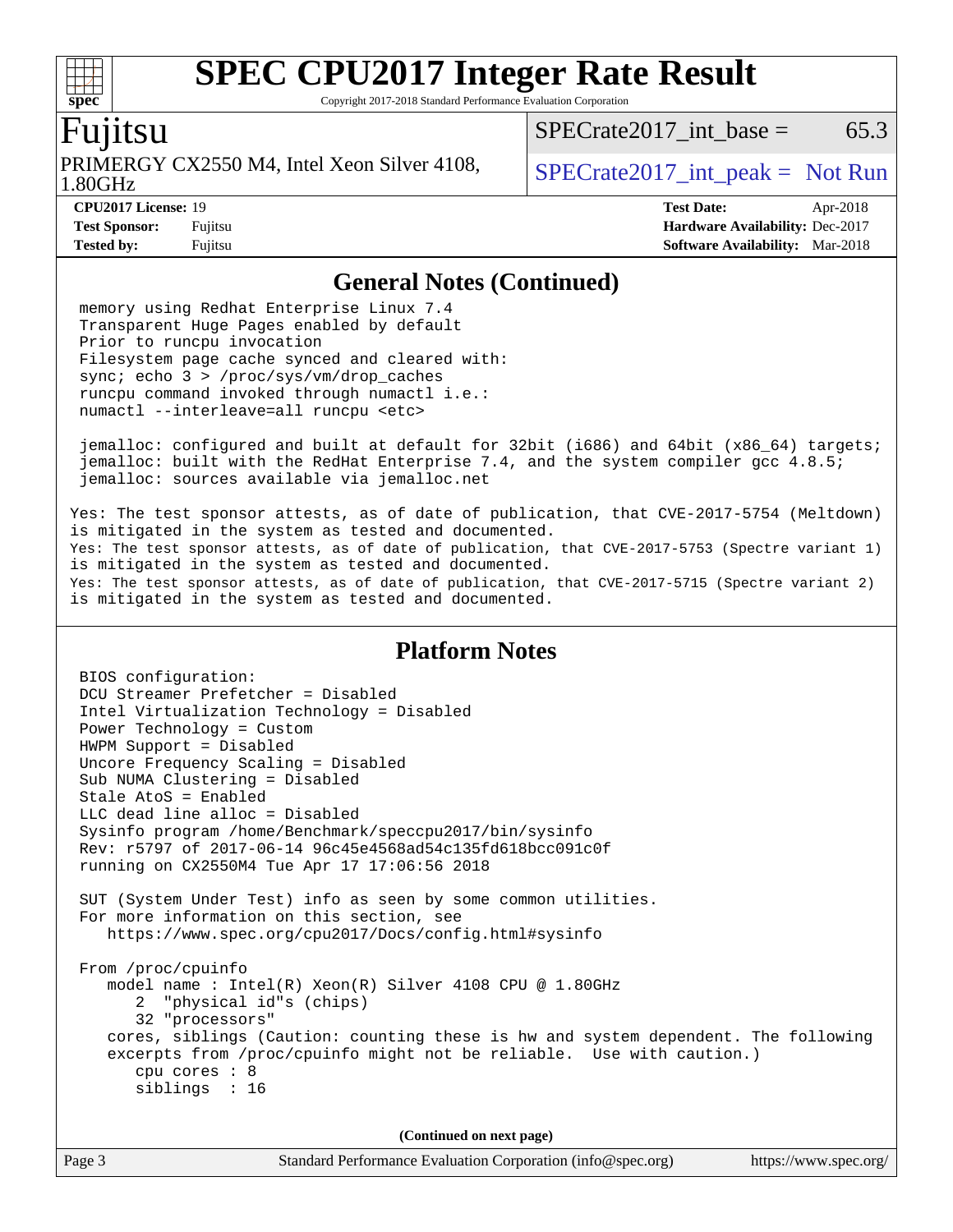Copyright 2017-2018 Standard Performance Evaluation Corporation

## Fujitsu

**[spec](http://www.spec.org/)**

 $+\ +$ 

1.80GHz PRIMERGY CX2550 M4, Intel Xeon Silver 4108,  $\big|$  SPECrate 2017 int peak = Not Run

 $SPECTate2017\_int\_base = 65.3$ 

**[CPU2017 License:](http://www.spec.org/auto/cpu2017/Docs/result-fields.html#CPU2017License)** 19 **[Test Date:](http://www.spec.org/auto/cpu2017/Docs/result-fields.html#TestDate)** Apr-2018 **[Test Sponsor:](http://www.spec.org/auto/cpu2017/Docs/result-fields.html#TestSponsor)** Fujitsu **[Hardware Availability:](http://www.spec.org/auto/cpu2017/Docs/result-fields.html#HardwareAvailability)** Dec-2017 **[Tested by:](http://www.spec.org/auto/cpu2017/Docs/result-fields.html#Testedby)** Fujitsu **[Software Availability:](http://www.spec.org/auto/cpu2017/Docs/result-fields.html#SoftwareAvailability)** Mar-2018

#### **[Platform Notes \(Continued\)](http://www.spec.org/auto/cpu2017/Docs/result-fields.html#PlatformNotes)**

 physical 0: cores 0 1 2 3 4 5 6 7 physical 1: cores 0 1 2 3 4 5 6 7

 From lscpu: Architecture: x86\_64 CPU op-mode(s): 32-bit, 64-bit Byte Order: Little Endian  $CPU(s):$  32 On-line CPU(s) list: 0-31 Thread(s) per core: 2 Core(s) per socket: 8 Socket(s): 2 NUMA node(s): 2 Vendor ID: GenuineIntel CPU family: 6 Model: 85 Model name:  $Intel(R)$  Xeon(R) Silver 4108 CPU @ 1.80GHz Stepping: 4 CPU MHz: 1801.000 CPU max MHz: 1801.0000 CPU min MHz: 800.0000 BogoMIPS: 3591.55 Virtualization: VT-x L1d cache: 32K L1i cache: 32K L2 cache: 1024K L3 cache: 11264K NUMA node0 CPU(s): 0-7,16-23 NUMA node1 CPU(s): 8-15,24-31 Flags: fpu vme de pse tsc msr pae mce cx8 apic sep mtrr pge mca cmov pat pse36 clflush dts acpi mmx fxsr sse sse2 ss ht tm pbe syscall nx pdpe1gb rdtscp lm constant\_tsc art arch\_perfmon pebs bts rep\_good nopl xtopology nonstop\_tsc aperfmperf eagerfpu pni pclmulqdq dtes64 monitor ds\_cpl vmx smx est tm2 ssse3 sdbg fma cx16 xtpr pdcm pcid dca sse4\_1 sse4\_2 x2apic movbe popcnt tsc\_deadline\_timer aes xsave avx f16c rdrand lahf\_lm abm 3dnowprefetch ida arat epb invpcid\_single pln pts dtherm intel\_pt rsb\_ctxsw spec\_ctrl retpoline kaiser tpr\_shadow vnmi flexpriority ept vpid fsgsbase tsc\_adjust bmi1 hle avx2 smep bmi2 erms invpcid rtm cqm mpx avx512f avx512dq rdseed adx smap clflushopt clwb avx512cd avx512bw avx512vl xsaveopt xsavec xgetbv1 cqm\_llc cqm\_occup\_llc /proc/cpuinfo cache data cache size : 11264 KB

 From numactl --hardware WARNING: a numactl 'node' might or might not correspond to a physical chip. available: 2 nodes (0-1)

node 0 cpus: 0 1 2 3 4 5 6 7 16 17 18 19 20 21 22 23

**(Continued on next page)**

Page 4 Standard Performance Evaluation Corporation [\(info@spec.org\)](mailto:info@spec.org) <https://www.spec.org/>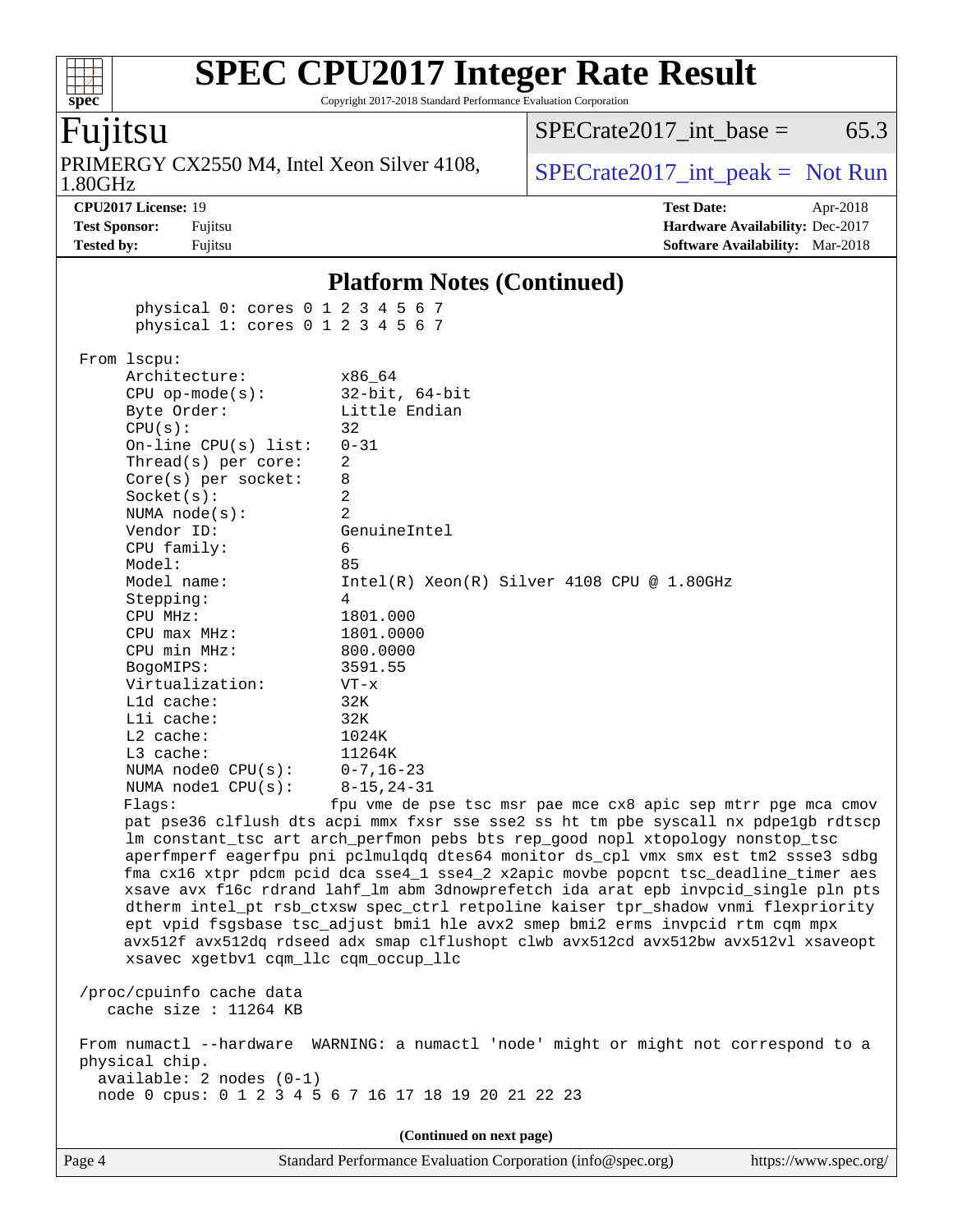Copyright 2017-2018 Standard Performance Evaluation Corporation

## Fujitsu

**[spec](http://www.spec.org/)**

1.80GHz PRIMERGY CX2550 M4, Intel Xeon Silver 4108,  $\big|$  SPECrate 2017 int peak = Not Run

 $SPECTate2017\_int\_base = 65.3$ 

**[CPU2017 License:](http://www.spec.org/auto/cpu2017/Docs/result-fields.html#CPU2017License)** 19 **[Test Date:](http://www.spec.org/auto/cpu2017/Docs/result-fields.html#TestDate)** Apr-2018 **[Test Sponsor:](http://www.spec.org/auto/cpu2017/Docs/result-fields.html#TestSponsor)** Fujitsu **[Hardware Availability:](http://www.spec.org/auto/cpu2017/Docs/result-fields.html#HardwareAvailability)** Dec-2017 **[Tested by:](http://www.spec.org/auto/cpu2017/Docs/result-fields.html#Testedby)** Fujitsu **[Software Availability:](http://www.spec.org/auto/cpu2017/Docs/result-fields.html#SoftwareAvailability)** Mar-2018

#### **[Platform Notes \(Continued\)](http://www.spec.org/auto/cpu2017/Docs/result-fields.html#PlatformNotes)**

 node 0 size: 96321 MB node 0 free: 95997 MB node 1 cpus: 8 9 10 11 12 13 14 15 24 25 26 27 28 29 30 31 node 1 size: 96645 MB node 1 free: 96361 MB node distances: node 0 1 0: 10 21 1: 21 10 From /proc/meminfo MemTotal: 197598076 kB HugePages\_Total: 0 Hugepagesize: 2048 kB /usr/bin/lsb\_release -d SUSE Linux Enterprise Server 12 SP2 From /etc/\*release\* /etc/\*version\* SuSE-release: SUSE Linux Enterprise Server 12 (x86\_64) VERSION = 12 PATCHLEVEL = 2 # This file is deprecated and will be removed in a future service pack or release. # Please check /etc/os-release for details about this release. os-release: NAME="SLES" VERSION="12-SP2" VERSION\_ID="12.2" PRETTY\_NAME="SUSE Linux Enterprise Server 12 SP2" ID="sles" ANSI\_COLOR="0;32" CPE\_NAME="cpe:/o:suse:sles:12:sp2" uname -a: Linux CX2550M4 4.4.114-92.64-default #1 SMP Thu Feb 1 19:18:19 UTC 2018 (c6ce5db) x86\_64 x86\_64 x86\_64 GNU/Linux run-level 3 Apr 17 17:03 SPEC is set to: /home/Benchmark/speccpu2017 Filesystem Type Size Used Avail Use% Mounted on /dev/sda4 xfs 852G 17G 836G 2% /home Additional information from dmidecode follows. WARNING: Use caution when you interpret this section. The 'dmidecode' program reads system data which is "intended to allow hardware to be accurately determined", but the intent may not be met, as there are **(Continued on next page)**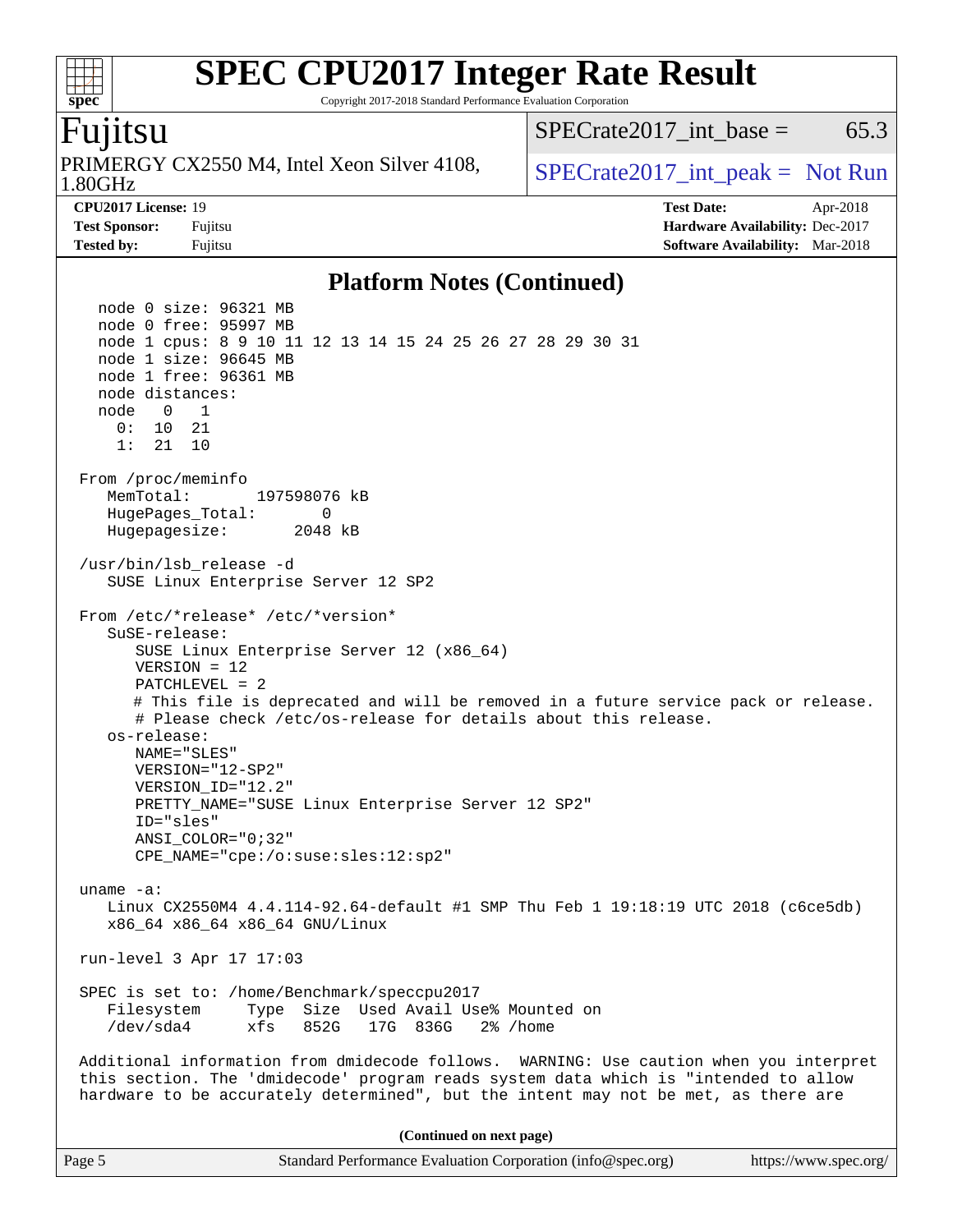Copyright 2017-2018 Standard Performance Evaluation Corporation

## Fujitsu

**[spec](http://www.spec.org/)**

 $+\ +$ 

1.80GHz PRIMERGY CX2550 M4, Intel Xeon Silver 4108,  $\big|$  SPECrate 2017 int peak = Not Run

 $SPECTate2017\_int\_base = 65.3$ 

**[Tested by:](http://www.spec.org/auto/cpu2017/Docs/result-fields.html#Testedby)** Fujitsu **[Software Availability:](http://www.spec.org/auto/cpu2017/Docs/result-fields.html#SoftwareAvailability)** Mar-2018

**[CPU2017 License:](http://www.spec.org/auto/cpu2017/Docs/result-fields.html#CPU2017License)** 19 **[Test Date:](http://www.spec.org/auto/cpu2017/Docs/result-fields.html#TestDate)** Apr-2018 **[Test Sponsor:](http://www.spec.org/auto/cpu2017/Docs/result-fields.html#TestSponsor)** Fujitsu **[Hardware Availability:](http://www.spec.org/auto/cpu2017/Docs/result-fields.html#HardwareAvailability)** Dec-2017

### **[Platform Notes \(Continued\)](http://www.spec.org/auto/cpu2017/Docs/result-fields.html#PlatformNotes)**

frequent changes to hardware, firmware, and the "DMTF SMBIOS" standard.<br>BIOS FUJITSU V1.0.0.0 R1.27.0 for D3853-A1x 03/15/2018 BIOS FUJITSU V1.0.0.0 R1.27.0 for D3853-A1x Memory: 12x Hynix HMA42GR7BJR4N-VK 16 GB 2 rank 2666, configured at 2400 4x Not Specified Not Specified

(End of data from sysinfo program)

### **[Compiler Version Notes](http://www.spec.org/auto/cpu2017/Docs/result-fields.html#CompilerVersionNotes)**

============================================================================== CC 500.perlbench\_r(base)  $502.\text{gcc\_r}$ (base)  $505.\text{mcf\_r}$ (base)  $525.\text{x}264_\text{r}$ (base) 557.xz\_r(base) ----------------------------------------------------------------------------- icc (ICC) 18.0.0 20170811 Copyright (C) 1985-2017 Intel Corporation. All rights reserved. ------------------------------------------------------------------------------ ============================================================================== CXXC 520.omnetpp\_r(base) 523.xalancbmk\_r(base) 531.deepsjeng\_r(base) 541.leela\_r(base) ----------------------------------------------------------------------------- icpc (ICC) 18.0.0 20170811 Copyright (C) 1985-2017 Intel Corporation. All rights reserved. ------------------------------------------------------------------------------ ============================================================================== FC 548.exchange2 r(base) ----------------------------------------------------------------------------- ifort (IFORT) 18.0.0 20170811 Copyright (C) 1985-2017 Intel Corporation. All rights reserved. ------------------------------------------------------------------------------

# **[Base Compiler Invocation](http://www.spec.org/auto/cpu2017/Docs/result-fields.html#BaseCompilerInvocation)**

[C benchmarks](http://www.spec.org/auto/cpu2017/Docs/result-fields.html#Cbenchmarks):

[icc](http://www.spec.org/cpu2017/results/res2018q2/cpu2017-20180515-05697.flags.html#user_CCbase_intel_icc_18.0_66fc1ee009f7361af1fbd72ca7dcefbb700085f36577c54f309893dd4ec40d12360134090235512931783d35fd58c0460139e722d5067c5574d8eaf2b3e37e92)

[C++ benchmarks:](http://www.spec.org/auto/cpu2017/Docs/result-fields.html#CXXbenchmarks) [icpc](http://www.spec.org/cpu2017/results/res2018q2/cpu2017-20180515-05697.flags.html#user_CXXbase_intel_icpc_18.0_c510b6838c7f56d33e37e94d029a35b4a7bccf4766a728ee175e80a419847e808290a9b78be685c44ab727ea267ec2f070ec5dc83b407c0218cded6866a35d07)

[Fortran benchmarks](http://www.spec.org/auto/cpu2017/Docs/result-fields.html#Fortranbenchmarks): [ifort](http://www.spec.org/cpu2017/results/res2018q2/cpu2017-20180515-05697.flags.html#user_FCbase_intel_ifort_18.0_8111460550e3ca792625aed983ce982f94888b8b503583aa7ba2b8303487b4d8a21a13e7191a45c5fd58ff318f48f9492884d4413fa793fd88dd292cad7027ca)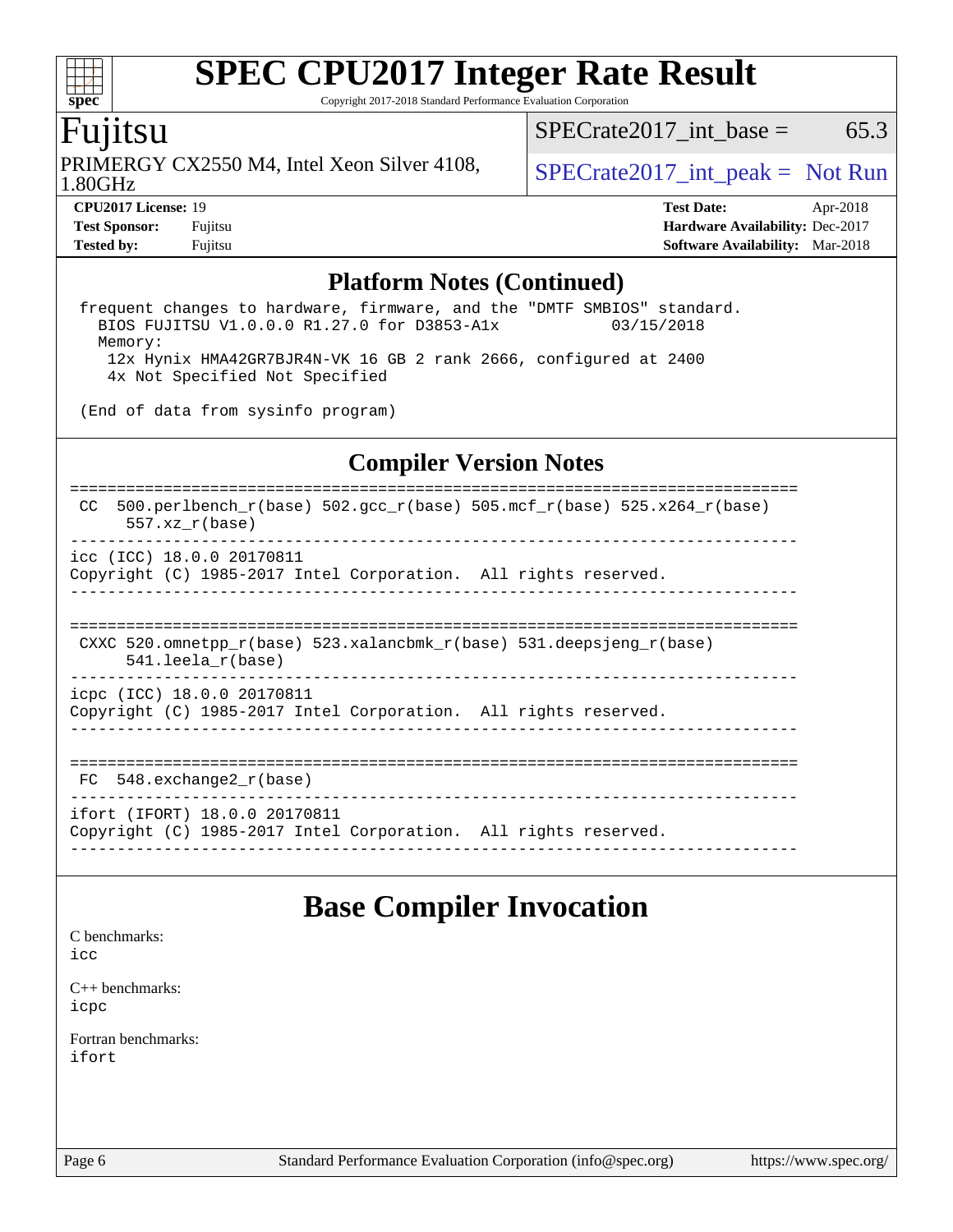Copyright 2017-2018 Standard Performance Evaluation Corporation

## Fujitsu

**[spec](http://www.spec.org/)**

 $\pm\pm$ 

1.80GHz PRIMERGY CX2550 M4, Intel Xeon Silver 4108,  $\big|$  SPECrate 2017 int peak = Not Run

 $SPECTate2017$ \_int\_base = 65.3

**[CPU2017 License:](http://www.spec.org/auto/cpu2017/Docs/result-fields.html#CPU2017License)** 19 **[Test Date:](http://www.spec.org/auto/cpu2017/Docs/result-fields.html#TestDate)** Apr-2018 **[Test Sponsor:](http://www.spec.org/auto/cpu2017/Docs/result-fields.html#TestSponsor)** Fujitsu **[Hardware Availability:](http://www.spec.org/auto/cpu2017/Docs/result-fields.html#HardwareAvailability)** Dec-2017 **[Tested by:](http://www.spec.org/auto/cpu2017/Docs/result-fields.html#Testedby)** Fujitsu **[Software Availability:](http://www.spec.org/auto/cpu2017/Docs/result-fields.html#SoftwareAvailability)** Mar-2018

# **[Base Portability Flags](http://www.spec.org/auto/cpu2017/Docs/result-fields.html#BasePortabilityFlags)**

 500.perlbench\_r: [-DSPEC\\_LP64](http://www.spec.org/cpu2017/results/res2018q2/cpu2017-20180515-05697.flags.html#b500.perlbench_r_basePORTABILITY_DSPEC_LP64) [-DSPEC\\_LINUX\\_X64](http://www.spec.org/cpu2017/results/res2018q2/cpu2017-20180515-05697.flags.html#b500.perlbench_r_baseCPORTABILITY_DSPEC_LINUX_X64) 502.gcc\_r: [-DSPEC\\_LP64](http://www.spec.org/cpu2017/results/res2018q2/cpu2017-20180515-05697.flags.html#suite_basePORTABILITY502_gcc_r_DSPEC_LP64) 505.mcf\_r: [-DSPEC\\_LP64](http://www.spec.org/cpu2017/results/res2018q2/cpu2017-20180515-05697.flags.html#suite_basePORTABILITY505_mcf_r_DSPEC_LP64) 520.omnetpp\_r: [-DSPEC\\_LP64](http://www.spec.org/cpu2017/results/res2018q2/cpu2017-20180515-05697.flags.html#suite_basePORTABILITY520_omnetpp_r_DSPEC_LP64) 523.xalancbmk\_r: [-DSPEC\\_LP64](http://www.spec.org/cpu2017/results/res2018q2/cpu2017-20180515-05697.flags.html#suite_basePORTABILITY523_xalancbmk_r_DSPEC_LP64) [-DSPEC\\_LINUX](http://www.spec.org/cpu2017/results/res2018q2/cpu2017-20180515-05697.flags.html#b523.xalancbmk_r_baseCXXPORTABILITY_DSPEC_LINUX) 525.x264\_r: [-DSPEC\\_LP64](http://www.spec.org/cpu2017/results/res2018q2/cpu2017-20180515-05697.flags.html#suite_basePORTABILITY525_x264_r_DSPEC_LP64) 531.deepsjeng\_r: [-DSPEC\\_LP64](http://www.spec.org/cpu2017/results/res2018q2/cpu2017-20180515-05697.flags.html#suite_basePORTABILITY531_deepsjeng_r_DSPEC_LP64) 541.leela\_r: [-DSPEC\\_LP64](http://www.spec.org/cpu2017/results/res2018q2/cpu2017-20180515-05697.flags.html#suite_basePORTABILITY541_leela_r_DSPEC_LP64) 548.exchange2\_r: [-DSPEC\\_LP64](http://www.spec.org/cpu2017/results/res2018q2/cpu2017-20180515-05697.flags.html#suite_basePORTABILITY548_exchange2_r_DSPEC_LP64) 557.xz\_r: [-DSPEC\\_LP64](http://www.spec.org/cpu2017/results/res2018q2/cpu2017-20180515-05697.flags.html#suite_basePORTABILITY557_xz_r_DSPEC_LP64)

# **[Base Optimization Flags](http://www.spec.org/auto/cpu2017/Docs/result-fields.html#BaseOptimizationFlags)**

#### [C benchmarks](http://www.spec.org/auto/cpu2017/Docs/result-fields.html#Cbenchmarks):

[-Wl,-z,muldefs](http://www.spec.org/cpu2017/results/res2018q2/cpu2017-20180515-05697.flags.html#user_CCbase_link_force_multiple1_b4cbdb97b34bdee9ceefcfe54f4c8ea74255f0b02a4b23e853cdb0e18eb4525ac79b5a88067c842dd0ee6996c24547a27a4b99331201badda8798ef8a743f577) [-xCORE-AVX512](http://www.spec.org/cpu2017/results/res2018q2/cpu2017-20180515-05697.flags.html#user_CCbase_f-xCORE-AVX512) [-ipo](http://www.spec.org/cpu2017/results/res2018q2/cpu2017-20180515-05697.flags.html#user_CCbase_f-ipo) [-O3](http://www.spec.org/cpu2017/results/res2018q2/cpu2017-20180515-05697.flags.html#user_CCbase_f-O3) [-no-prec-div](http://www.spec.org/cpu2017/results/res2018q2/cpu2017-20180515-05697.flags.html#user_CCbase_f-no-prec-div) [-qopt-mem-layout-trans=3](http://www.spec.org/cpu2017/results/res2018q2/cpu2017-20180515-05697.flags.html#user_CCbase_f-qopt-mem-layout-trans_de80db37974c74b1f0e20d883f0b675c88c3b01e9d123adea9b28688d64333345fb62bc4a798493513fdb68f60282f9a726aa07f478b2f7113531aecce732043) [-L/usr/local/je5.0.1-64/lib](http://www.spec.org/cpu2017/results/res2018q2/cpu2017-20180515-05697.flags.html#user_CCbase_jemalloc_link_path64_4b10a636b7bce113509b17f3bd0d6226c5fb2346b9178c2d0232c14f04ab830f976640479e5c33dc2bcbbdad86ecfb6634cbbd4418746f06f368b512fced5394) [-ljemalloc](http://www.spec.org/cpu2017/results/res2018q2/cpu2017-20180515-05697.flags.html#user_CCbase_jemalloc_link_lib_d1249b907c500fa1c0672f44f562e3d0f79738ae9e3c4a9c376d49f265a04b9c99b167ecedbf6711b3085be911c67ff61f150a17b3472be731631ba4d0471706)

[C++ benchmarks:](http://www.spec.org/auto/cpu2017/Docs/result-fields.html#CXXbenchmarks)

[-Wl,-z,muldefs](http://www.spec.org/cpu2017/results/res2018q2/cpu2017-20180515-05697.flags.html#user_CXXbase_link_force_multiple1_b4cbdb97b34bdee9ceefcfe54f4c8ea74255f0b02a4b23e853cdb0e18eb4525ac79b5a88067c842dd0ee6996c24547a27a4b99331201badda8798ef8a743f577) [-xCORE-AVX512](http://www.spec.org/cpu2017/results/res2018q2/cpu2017-20180515-05697.flags.html#user_CXXbase_f-xCORE-AVX512) [-ipo](http://www.spec.org/cpu2017/results/res2018q2/cpu2017-20180515-05697.flags.html#user_CXXbase_f-ipo) [-O3](http://www.spec.org/cpu2017/results/res2018q2/cpu2017-20180515-05697.flags.html#user_CXXbase_f-O3) [-no-prec-div](http://www.spec.org/cpu2017/results/res2018q2/cpu2017-20180515-05697.flags.html#user_CXXbase_f-no-prec-div) [-qopt-mem-layout-trans=3](http://www.spec.org/cpu2017/results/res2018q2/cpu2017-20180515-05697.flags.html#user_CXXbase_f-qopt-mem-layout-trans_de80db37974c74b1f0e20d883f0b675c88c3b01e9d123adea9b28688d64333345fb62bc4a798493513fdb68f60282f9a726aa07f478b2f7113531aecce732043) [-L/usr/local/je5.0.1-64/lib](http://www.spec.org/cpu2017/results/res2018q2/cpu2017-20180515-05697.flags.html#user_CXXbase_jemalloc_link_path64_4b10a636b7bce113509b17f3bd0d6226c5fb2346b9178c2d0232c14f04ab830f976640479e5c33dc2bcbbdad86ecfb6634cbbd4418746f06f368b512fced5394) [-ljemalloc](http://www.spec.org/cpu2017/results/res2018q2/cpu2017-20180515-05697.flags.html#user_CXXbase_jemalloc_link_lib_d1249b907c500fa1c0672f44f562e3d0f79738ae9e3c4a9c376d49f265a04b9c99b167ecedbf6711b3085be911c67ff61f150a17b3472be731631ba4d0471706)

#### [Fortran benchmarks](http://www.spec.org/auto/cpu2017/Docs/result-fields.html#Fortranbenchmarks):

[-Wl,-z,muldefs](http://www.spec.org/cpu2017/results/res2018q2/cpu2017-20180515-05697.flags.html#user_FCbase_link_force_multiple1_b4cbdb97b34bdee9ceefcfe54f4c8ea74255f0b02a4b23e853cdb0e18eb4525ac79b5a88067c842dd0ee6996c24547a27a4b99331201badda8798ef8a743f577) [-xCORE-AVX512](http://www.spec.org/cpu2017/results/res2018q2/cpu2017-20180515-05697.flags.html#user_FCbase_f-xCORE-AVX512) [-ipo](http://www.spec.org/cpu2017/results/res2018q2/cpu2017-20180515-05697.flags.html#user_FCbase_f-ipo) [-O3](http://www.spec.org/cpu2017/results/res2018q2/cpu2017-20180515-05697.flags.html#user_FCbase_f-O3) [-no-prec-div](http://www.spec.org/cpu2017/results/res2018q2/cpu2017-20180515-05697.flags.html#user_FCbase_f-no-prec-div) [-qopt-mem-layout-trans=3](http://www.spec.org/cpu2017/results/res2018q2/cpu2017-20180515-05697.flags.html#user_FCbase_f-qopt-mem-layout-trans_de80db37974c74b1f0e20d883f0b675c88c3b01e9d123adea9b28688d64333345fb62bc4a798493513fdb68f60282f9a726aa07f478b2f7113531aecce732043) [-nostandard-realloc-lhs](http://www.spec.org/cpu2017/results/res2018q2/cpu2017-20180515-05697.flags.html#user_FCbase_f_2003_std_realloc_82b4557e90729c0f113870c07e44d33d6f5a304b4f63d4c15d2d0f1fab99f5daaed73bdb9275d9ae411527f28b936061aa8b9c8f2d63842963b95c9dd6426b8a) [-align array32byte](http://www.spec.org/cpu2017/results/res2018q2/cpu2017-20180515-05697.flags.html#user_FCbase_align_array32byte_b982fe038af199962ba9a80c053b8342c548c85b40b8e86eb3cc33dee0d7986a4af373ac2d51c3f7cf710a18d62fdce2948f201cd044323541f22fc0fffc51b6) [-L/usr/local/je5.0.1-64/lib](http://www.spec.org/cpu2017/results/res2018q2/cpu2017-20180515-05697.flags.html#user_FCbase_jemalloc_link_path64_4b10a636b7bce113509b17f3bd0d6226c5fb2346b9178c2d0232c14f04ab830f976640479e5c33dc2bcbbdad86ecfb6634cbbd4418746f06f368b512fced5394) [-ljemalloc](http://www.spec.org/cpu2017/results/res2018q2/cpu2017-20180515-05697.flags.html#user_FCbase_jemalloc_link_lib_d1249b907c500fa1c0672f44f562e3d0f79738ae9e3c4a9c376d49f265a04b9c99b167ecedbf6711b3085be911c67ff61f150a17b3472be731631ba4d0471706)

# **[Base Other Flags](http://www.spec.org/auto/cpu2017/Docs/result-fields.html#BaseOtherFlags)**

[C benchmarks](http://www.spec.org/auto/cpu2017/Docs/result-fields.html#Cbenchmarks):  $-m64 - std= c11$  $-m64 - std= c11$ [C++ benchmarks:](http://www.spec.org/auto/cpu2017/Docs/result-fields.html#CXXbenchmarks)  $-m64$ [Fortran benchmarks](http://www.spec.org/auto/cpu2017/Docs/result-fields.html#Fortranbenchmarks): [-m64](http://www.spec.org/cpu2017/results/res2018q2/cpu2017-20180515-05697.flags.html#user_FCbase_intel_intel64_18.0_af43caccfc8ded86e7699f2159af6efc7655f51387b94da716254467f3c01020a5059329e2569e4053f409e7c9202a7efc638f7a6d1ffb3f52dea4a3e31d82ab)

The flags files that were used to format this result can be browsed at

<http://www.spec.org/cpu2017/flags/Intel-ic18.0-official-linux64.2017-10-19.html> <http://www.spec.org/cpu2017/flags/Fujitsu-Platform-Settings-V1.2-SKL-RevE.html>